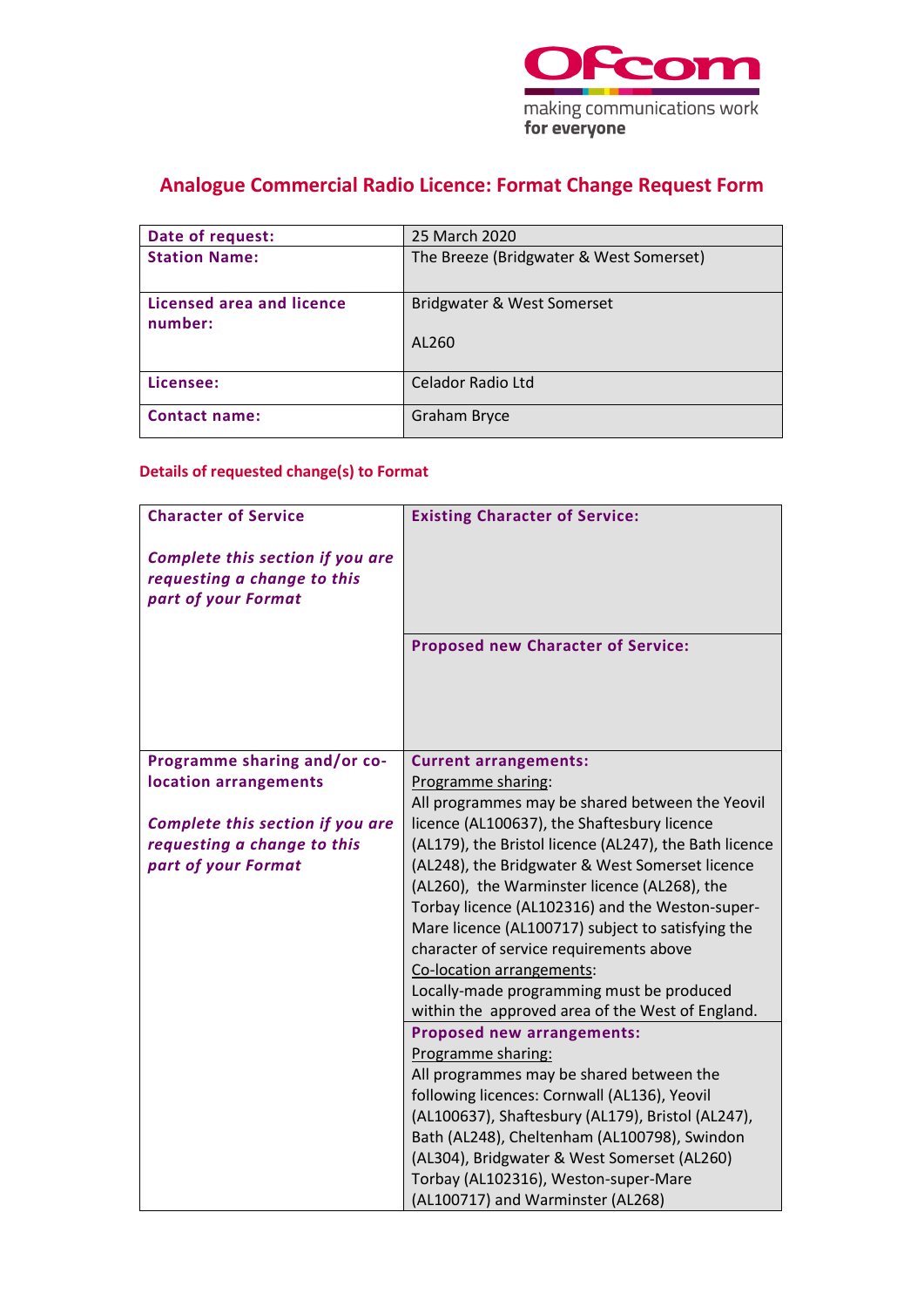|                                                                                                                      | Co-location arrangements:<br>Locally-made programming must be made within<br>the Approved Area of South West England (Bauer<br>amended) |
|----------------------------------------------------------------------------------------------------------------------|-----------------------------------------------------------------------------------------------------------------------------------------|
| Locally-made hours and/or<br>local news bulletins<br>Complete this section if you are<br>requesting a change to this | <b>Current obligations:</b>                                                                                                             |
| part of your Format                                                                                                  | Proposed new obligations:                                                                                                               |

The holder of an analogue local commercial radio licence may apply to Ofcom to have the station's Format amended. Any application should be made using the layout shown on this form, and should be in accordance with Ofcom's published procedures for Format changes. 1 Under section 106(1A) of the Broadcasting Act 1990 (as amended), Ofcom may consent to a change of a Format only if it is satisfied that *at least* one of the following five statutory criteria is satisfied:

- *(a) that the departure would not substantially alter the character of the service;*
- *(b) that the departure would not narrow the range of programmes available by way of relevant independent radio services to persons living the area or locality for which the service is licensed to be provided;*
- *(c) that the departure would be conducive to the maintenance or promotion of fair and effective competition*
- *(d) that there is evidence that, amongst persons living in that area or locality, there is a significant demand for, or significant support for, the change that would result from the departure; or*
- *(e) that (i) the departure would result from programmes included in the licensed service ceasing to be made at premises in the area or locality for which the service is provided, but (ii) those programmes would continue to be made wholly or partly at premises within the approved area (as defined in section 314 of the Communications Act 2003 (local content and character of services)).*

Only one of these five criteria need be satisfied in order for Ofcom to consent to the proposed change. However, even if Ofcom is of the opinion that the proposed change satisfies one or more of the statutory criteria, there may be reasons (depending on the particular circumstances of the case) why Ofcom may not consent to the proposed change. The additional criteria to which Ofcom will have regard when exercising this discretion can be found on our website. $2$ 

<sup>&</sup>lt;sup>1</sup> Available at https://www.ofcom.org.uk/ data/assets/pdf file/0024/87405/The-regulation-of-[Format-changes.pdf](https://www.ofcom.org.uk/__data/assets/pdf_file/0024/87405/The-regulation-of-Format-changes.pdf)

<sup>&</sup>lt;sup>2</sup> At https://www.ofcom.org.uk/ data/assets/pdf\_file/0024/87405/The-regulation-of-Format[changes.pdf](https://www.ofcom.org.uk/__data/assets/pdf_file/0024/87405/The-regulation-of-Format-changes.pdf)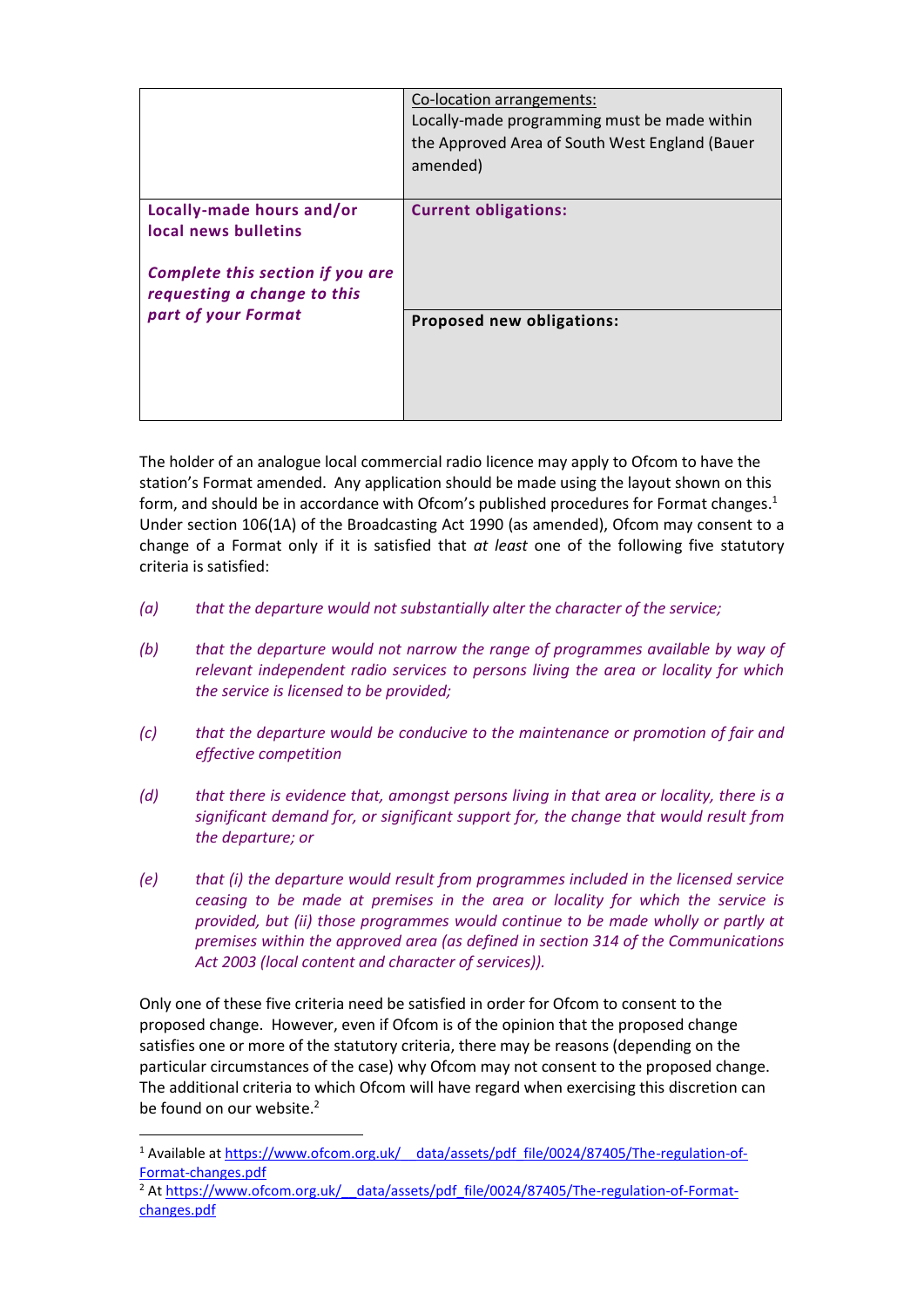Applicants should note that, under section 106ZA of the same Act (as amended), a proposed change that *does not* satisfy the first or last of these criteria (i.e. a change that Ofcom considers *would* or *could* substantially alter the character of the service, or does not relate to the origin of locally-made programmes) must, if it is to be considered further under any of the other three criteria, be consulted upon.

In the event that Ofcom receives a request for Format change and considers that criterion (a) or (e) is *not* satisfied, it will seek confirmation from the applicant as to whether it wishes to proceed with the request (and, if so, whether it wishes to amend or replace its submission in light of the necessity to make it public).#

**Please set out the statutory criterion, or criteria, set out in section 106(1A) of the Broadcasting Act 1990 that you believe is/are satisfied in relation to this Format change request, and the reasons for this.**

- a. The proposed change would not substantially alter the character of service and is in line with Ofcom's localness guidelines.
- e. Programmes included in the licensed service will cease to be made at premises in the area or locality for which the service is provided, but those programmes will continue to be made wholly or partly at premises within the approved area.

**Please provide any additional information and/or evidence in support of the proposed change(s) below. In particular, the applicant may wish to outline how they see that the proposed change fits within Ofcom's published Format change request policy<sup>3</sup> and also Ofcom's Localness guidance, which includes our co-location and programme sharing policy. 4**

### *Notes*

# Ofcom may approve a change under any of criteria (b) to (d) without consultation, or after a consultation of less than 28 days, if Ofcom considers that to hold a consultation at all, or for 28 days or more, would result in a delay that would be likely to prejudice the interests of the licensee. Ofcom may also remove for the purposes of consultation any confidential information submitted by the licensee.

#### **Data Protection**

We require the information requested in this form in order to carry out our licensing duties under the Broadcasting Act 1990, Broadcasting Act 1996 and Communications Act 2003. Please see Ofcom's General Privacy Statement [www.ofcom.org.uk/about-ofcom/foi](http://www.ofcom.org.uk/about-ofcom/foi-dp/general-privacy-statement)[dp/general-privacy-statement](http://www.ofcom.org.uk/about-ofcom/foi-dp/general-privacy-statement) for further information about how Ofcom handles your personal information and your corresponding rights.

<sup>&</sup>lt;sup>3</sup> Available at https://www.ofcom.org.uk/ data/assets/pdf\_file/0024/87405/The-regulation-of-[Format-changes.pdf](https://www.ofcom.org.uk/__data/assets/pdf_file/0024/87405/The-regulation-of-Format-changes.pdf)

<sup>4</sup> Available at<http://stakeholders.ofcom.org.uk/broadcasting/radio/localness/>